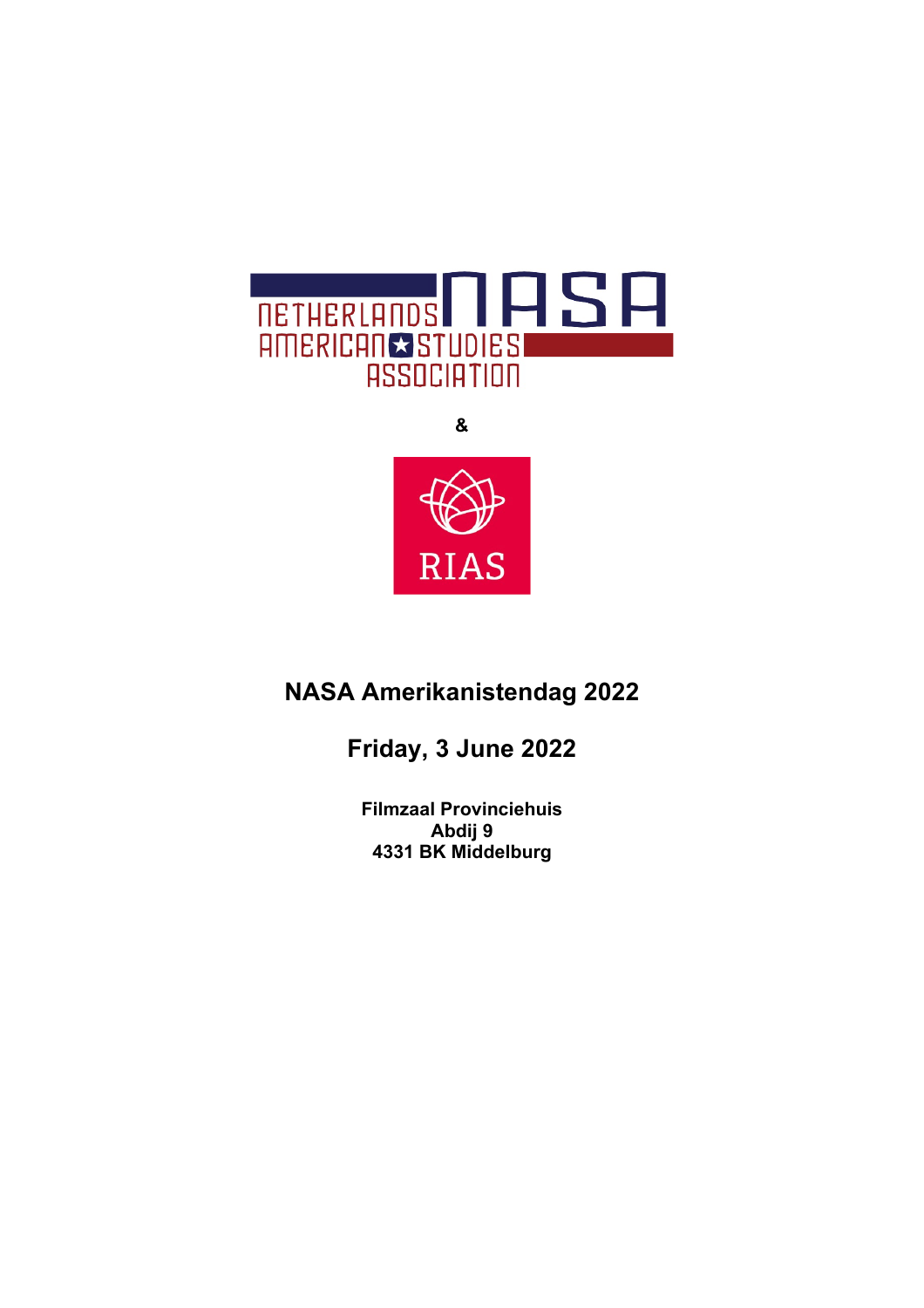## **PROGRAM**

## **10.30-11:00 Registration with coffee/tea**

# **11:00-11:15 Welcome**

Damian Pargas, Director RIAS Markha Valenta, President NASA Debby-Esmeé de Vlugt, Editor of *Netherlands American Studies Review*

#### **11:15-12:15 Keynote**

Jessie Morgan-Owens (Leiden University): "#FreeRenty: Lanier v. Harvard, and the Future of the Photographic Archive"

*In March of 2019, Tamara Lanier bought a case against Harvard University concerning daguerreotypes of her ancestors Renty and Delia, that were commissioned by Harvard professor Louis Agassiz in 1850 and held by the Peabody Museum. Lanier contends that the subjects were "stripped naked and forced to pose for the daguerreotypes without consent, dignity or compensation"; therefore, Harvard's use of these images for advertisement and commercial purposes constitutes "wrongful seizure, possession, and expropriation of photographic images of the patriarch of her family." The lawsuit demands just damages, reparations, and the restitution of these historically significant daguerreotypes to Lanier. Public opinion, including that of Agassiz's descendants, stands with Lanier; so far, the courts have not. Oral arguments for the appeal of the court's decision are ongoing.*

*Should this case be successful—should Harvard #freeRenty—preservationists and institutions that hold such artifacts of historical significance would be made to give up their treasured artifacts to private claimants. To return these photographs, with damages, would be akin to the release of the British Museum's hold on the Elgin Marbles, and as I explore in this essay, a decolonization of the archive would impact artistic and historical research in profound ways: if the archive releases these images, we could see Lanier achieve reparations for the unpaid representational labor of her ancestor, giving rise to claimants around the world whose ancestors underwent photography without consent.*

#### **12:15-13:15 Lunch**

*\*NB: Lunch is not provided but there are several excellent cafes in the immediate vicinity!*

# **13:15-14:15 Student Presentations: Panel 1**

Chair: Damian Pargas (RIAS/LU)

Alish Lalor (Leiden University, ResMA CMGI), "Capitalism-Free Food? Imagined Food Utopias in the Back-to-the-Land Movement in the US, 1965-1975"

Lisette Brussee (Radboud University Nijmegen), "A Partnership Forged by Water: The Role of the Netherlands Embassy in Washington D.C. in Promoting Dutch Water Expertise in the U.S. after Hurricane Katrina"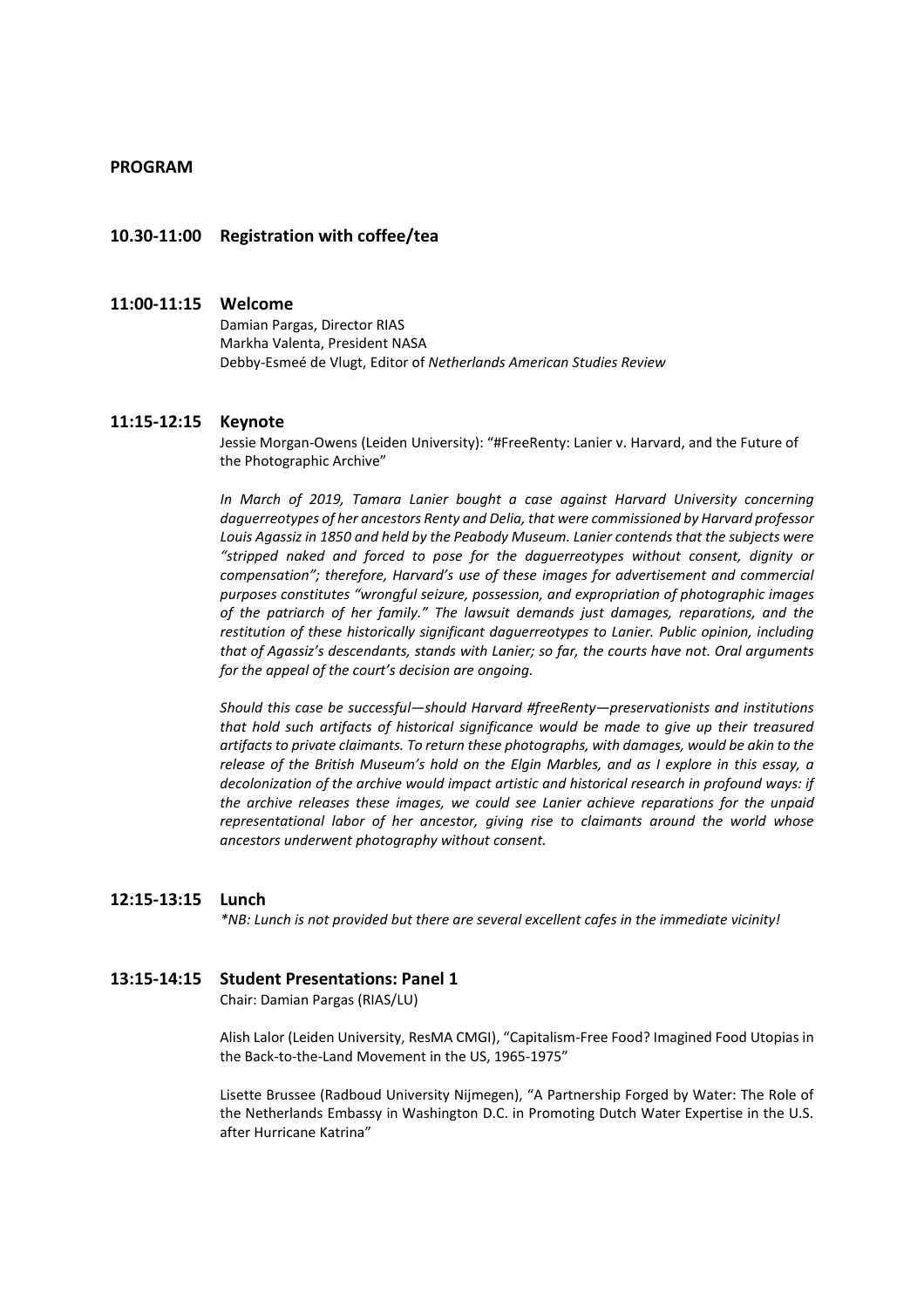# **14:15-15:30 Student Presentations: Panel 2**

Chair: Heleen Blommers (VU)

Stijn Berendsen (Leiden University), "The Overseas Private Investment Organization (OPIC) during the Carter Presidency"

Jelle Rietveld (Leiden University), "The (Un-)American South"

Karla Kiefer (Radboud University Nijmegen), "Why an African American Community, Seneca Village, Was Displaced to Create Central Park?"

# **15:30-15:45 Break**

- **15:45-16:00 Presentation Theodore Roosevelt American History Award 2022** Damian Pargas (RIAS/UL), Tim Jelfs (RUG), Heleen Blommers (VU), Melanie van der Elsen (RUN), Jennifer DeWitt Walsh (American Consul General, Amsterdam)
- **16:00-16:15 Special Presentation** *Geschiedenis Magazine***: "75th Anniversary of the Marshall Plan"**

Albertine Bloemendal (RUN), Jorrit van den Berk (RUN), Jennifer DeWitt Walsh (American Consul General, Amsterdam)

- **16:15-17:00 Closing Roundtable: Women's Rights and the Culture Wars** Markha Valenta (University College Utrecht) and student organization representatives
- **17:00-18:00 Reception**